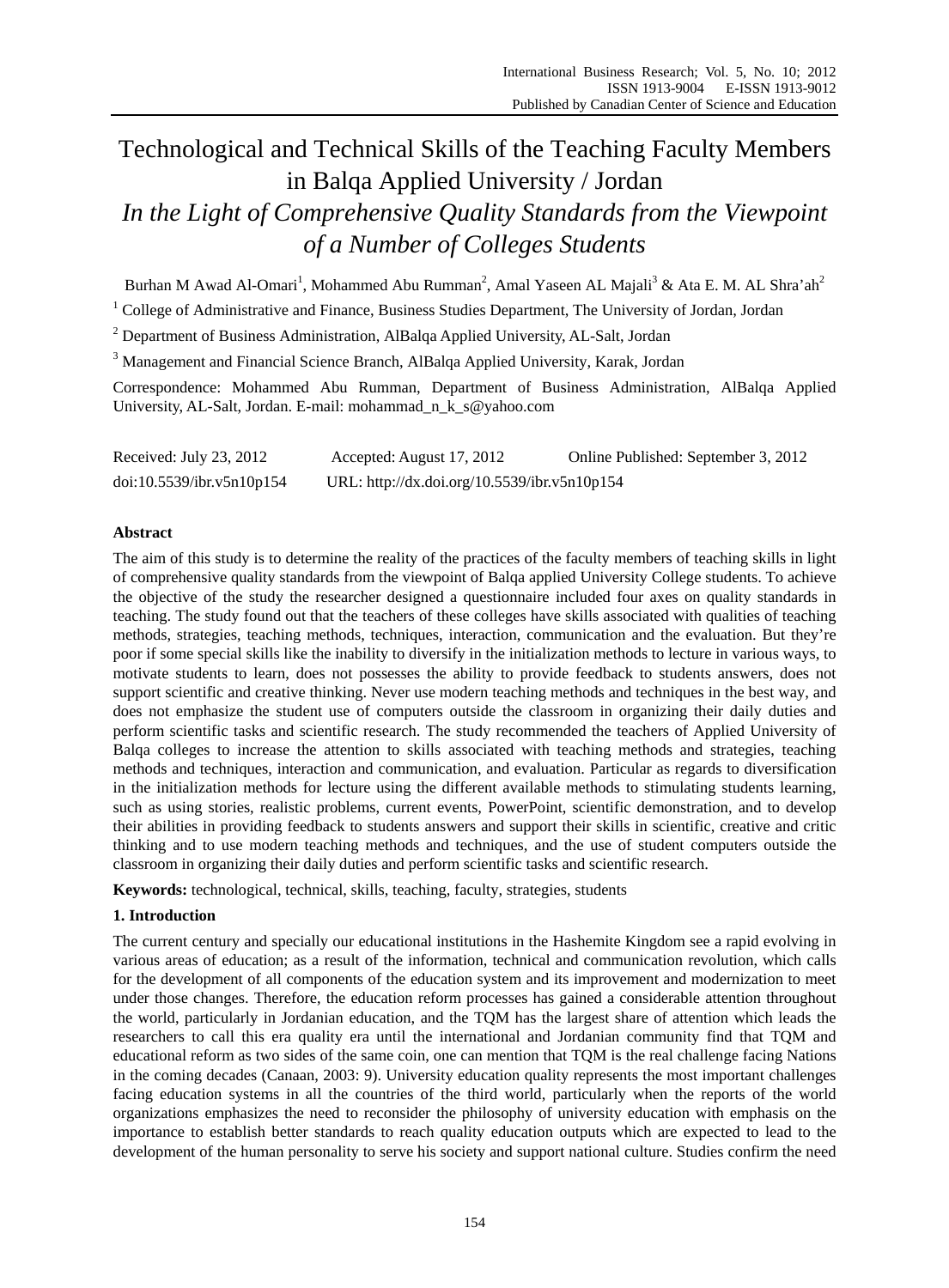to adopt a total quality management (TQM) in the development of university education for the following reasons (Tablan, 2007: 16-17):

1. (Educational Deficit): education output cannot fulfill the demands of the labor market as required.

2. (High Rate of Unemployment): the labor market does not create the adequate and appropriate number of jobs to the educational output, particularly in some Gulf States.

3. (Production-Education Gap): This means the absence of appropriate scientific disciplines required for the occupations in the labor market.

4. (Educational Rising Cost): this may be associated with low return on education investment add to the delays in the recruitment of graduates.

Nassar (2005: 39) Confirmed that the quality of education in General and higher education in particular is considered an essential demand to achieve in our recent days with its complexity, changes and intense competition in the labor market compared to the public and private higher education institutions, and its ability to achieve the desired quality, and here we must consider and set in account to the entrance that must be adopted by the educational organizations to achieve the desired quality, So that because you cannot separated the objective from the importance to achieve it, otherwise it will remain a slogan without any meaning. There are a large number of studies aimed at the application of comprehensive quality in higher education, some of them is the study of Lewis (1997) which its results showed on need to link between the educational system and the needs of the students, with plans and teaching strategies and methods to overcome problems of higher education system, as the study also indicated that the overall standards of quality is based on commitment to the continuous improvement of the educational process, build confidence in students and encourage continued cooperation with educational process and its operators.

The total quality management in higher education institutions is represented in the following areas:

- Establish quality requirements in higher education,
- Follow-up education process and its development,
- Development of manpower,
- And finally, decision-making, and community service. (Al-Musawi: 2003) and (1997 et al., Tann) shows that in order to apply total quality system in a university educational systems, we must develop a set of principles and conditions which help to implement TQM elements, the most important ones are:
- Precise objectives,
- Relationship and link between subsystems within the educational institutions that apply system, and customer requirements,
- Considering the system, cooperation, and building curriculum,
- And finally, full awareness and knowledge of goals. (Jalhoum: 2008: 77). For this reason many of the developed countries and a large number of Arabic States gave attention the subject of quality of education, as the Hashemite Kingdom of Jordan is striving in this area like Arabic State to enable their universities to face local and global challenges facing their institutions and especially the higher education; by focusing on achieving overall quality within their administrative and academic units and to improve the quality of educational services and outputs

## **2. The Objectives of the Study**

The study aimed to clarify the overall quality standards for the teaching represented by skills associated with teaching methods, strategies, education techniques, interaction, communication and evaluation. And the students' viewpoints of who much are the teachers of Aqaba University colleges in Jordan are commitment to it.

## **3. The Importance of the Study**

1. Respond to recent trends which call for increased attention to the quality of university education at the higher education level.

2. Increase awareness of the importance of enhancing academic performance for the faculty through skills development and improvement in order to bring performance to the level of expected quality standards.

3. Search may provide or contribute to reconsider development of teaching practices of the faculty in the colleges of Balqa applied university.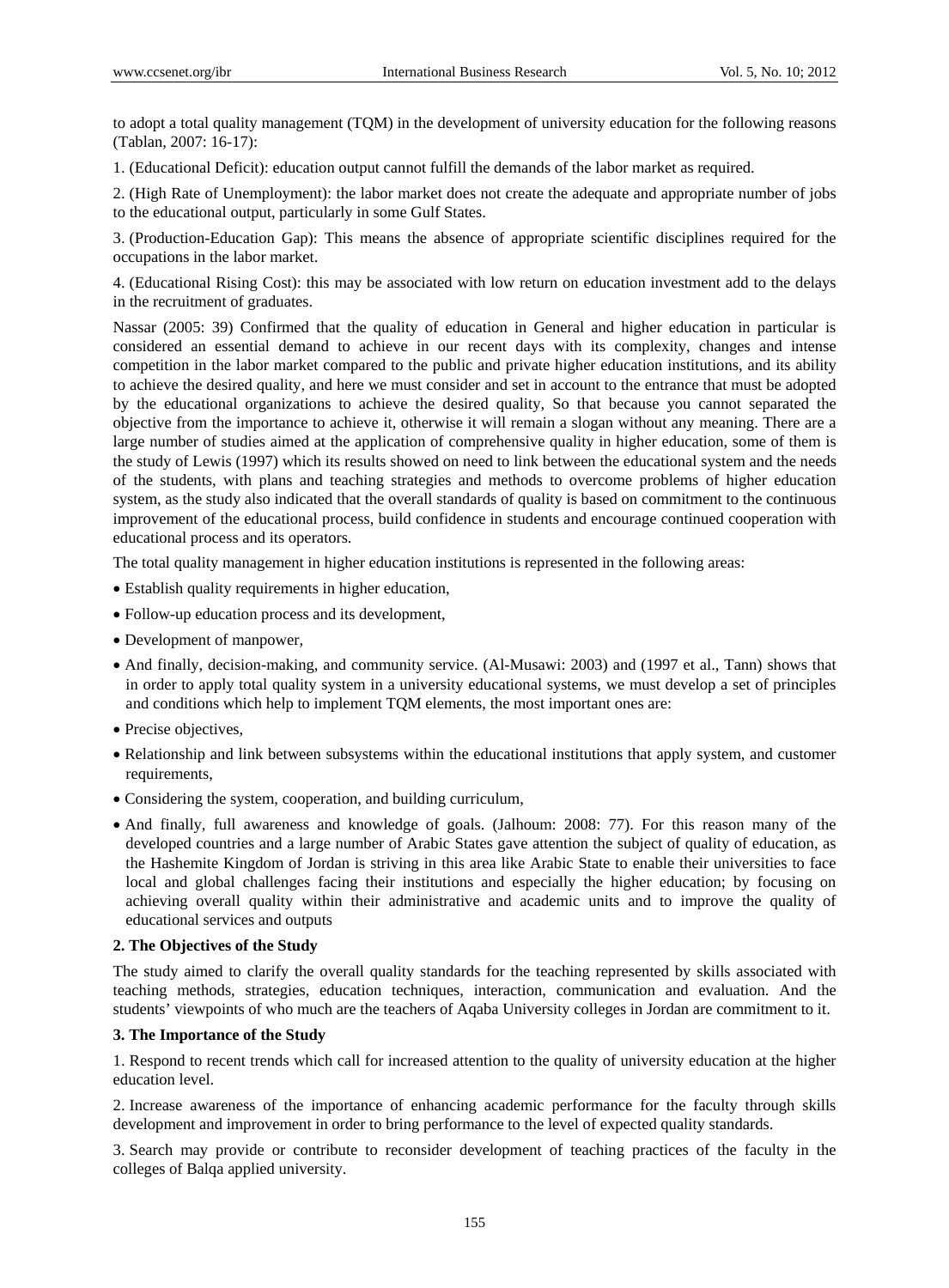4. Determine the achieved quality standards in teaching practices for the faculty in the colleges of Balqa applied university.

5. Add a scientific study for studies related to teaching science subjects in its various differences.

#### **4. Study Methodology**

This study followed the descriptive analytical methodology, collected data from the sample survey where analyzed to get the results of the study.

## **5. Study Community**

The study society is represented by the students of the College of Al-Balqa' applied University in Jordan.

#### **6. Sample Study**

The sample of the study consisted of a random sample consisting of 338 students from various faculties of Balqa applied University. Table1 shows a description of the personal factors of the sample, which was as follows:

- Gender: male accounted for 51.8% of the sample and 48.18% of females.
- Educational stage: that 57.10% of the sample of diploma students, 38.46% of the Bachelor's degree, and 4.44% of higher graduate studies.
- Level of education: that 30.18% of the sample are form the third year, 27.81% of fourth-year students, 24.85% of the second year, and 17.16% of first year.
- Rate of General secondary: that 32.54% their rate at the general secondary is between 66-75, 31.36% ranges between 55-65, and 21.60% between 76-85, and 14.50% is 86 or more.

| Working class frequency percentage% |                      |           |            |  |  |
|-------------------------------------|----------------------|-----------|------------|--|--|
| Factor                              | Category             | Frequency | Percentage |  |  |
| Gender                              | Male                 | 173       | 51.18      |  |  |
|                                     | Female               | 165       | 48.82      |  |  |
| Educational stage                   | diploma              | 193       | 57.10      |  |  |
|                                     | Bachelor             | 130       | 38.46      |  |  |
|                                     | graduate studies     | 15        | 4.44       |  |  |
| Level of education                  | First year           | 58        | 17.16      |  |  |
|                                     | Second year          | 84        | 24.85      |  |  |
|                                     | Third year           | 102       | 30.18      |  |  |
|                                     | Fourth year and more | 94        | 27.81      |  |  |
| Rate of General secondary           | 55-65                | 106       | 31.36      |  |  |
|                                     | 66-75                | 110       | 32.54      |  |  |
|                                     | 76-85                | 73        | 21.60      |  |  |
|                                     | 86 and higher        | 49        | 14.50      |  |  |

Table 1. Frequency and the percentage of respondents to personal variables

#### **7. The Problem of the Study**

The problem study is represented in the following question which this study aims to answer:

- The availability of comprehensive quality standards in teaching skills by teaching in Balqa applied university colleges associated with teaching methods and strategies?
- The availability of comprehensive quality standards in teaching skills by teaching in Balqa applied university colleges associated with teaching methods and techniques to be used?
- The availability of comprehensive quality standards in teaching skills by teaching in Balqa applied university colleges associated with the interaction and communication by students and members of teaching staff?
- The availability of comprehensive quality standards in teaching skills by teaching in Balqa applied university colleges associated with the evaluation?

## **8. Comprehensive Quality in Teaching**

- Modern roles of the teacher in the light of the comprehensive quality standards: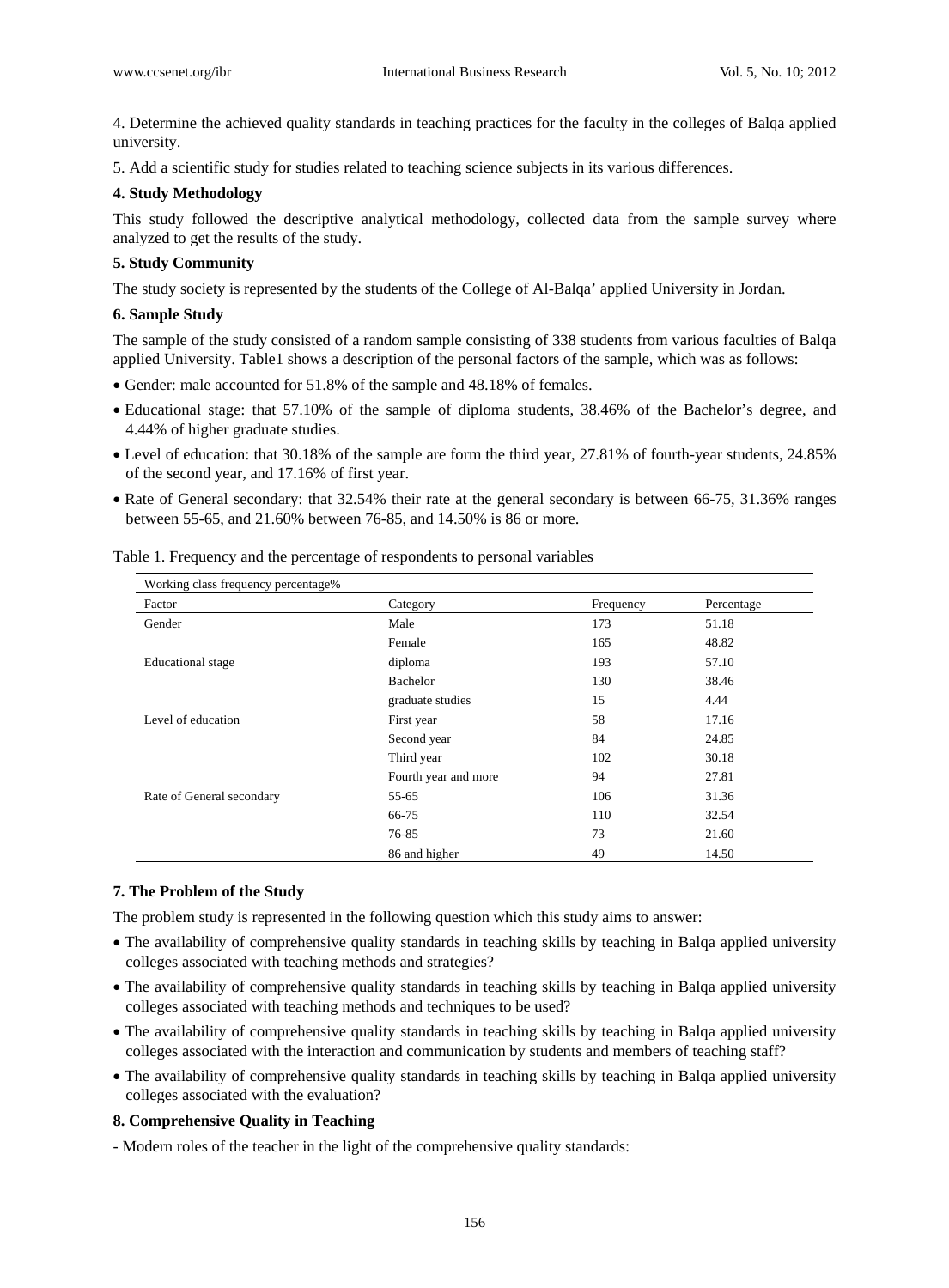The role of the teacher in these days is no longer the producer and of information and knowledge, nor it is the role of the interpreting the explainer of the facts and theories, but became more comprehensive, it is described as the on the studies of and the local, Arabic and worldwide experiences, and the role of the user of the modern teaching strategies such as: collaborative learning, oriented discovery, and problem-solving and others, to develop and nurture the mental abilities of learners such as: creative, critic and free thinking, and the ability to link analyze, conclude and evaluated. And the well-prepared teacher in the age of knowledge, globalization and labour market competition, works hard to develop a spirit of self observation, plant moral values among his students, maintain the cultural identity and nationalism among them. He also encourages learners to love knowledge, and sustainable self learning using learning sources, and modern information technology, and looking forward to everything new. (Al Hayek and Al-Kilani, 2007: 1,400). using power point slides, Excel charts and 3-d and Web usage (Internet), and the ability to prepare download and design Web sites ,and for the teacher to participate in education and reach a level of quality through knowledge of programs (ICT) Information and Communication Technology. (Solomon, 2007: 1498, And bout the expected roles of the teacher in the future.

## **9. Definition of Terms**

## -Technical and teaching skills:

Mohammed Hassan Daboun defined teaching skills, Superintendent of education "you cannot do best in any profession and do it in the best way unless you are familiar with its rules and principles. And teaching process must be governed by the rules, some related to the teacher and some to the learner and some related to subject and others to the learning method and means. This is what educational psychology mostly revolves around. For example, the teacher knowledge of how to teach, and what are the things that affect teaching negatively or positively, to help him to choose the right way in teaching that suited the students and scientific material. Although there are different theories and views in this area, however, the knowledge, the full study of it and applying what is true of it benefit the teacher in teaching a lot and helps to avoid many of the mistakes many teachers fall in".

## **10. Comprehensive Quality Standards**

Some see TQM as the missing thing for improving education, as education strives to achieve a high standard of living for individuals and communities through the use of comprehensive quality standards in education, unless efforts are made to achieve this, the matter will become very expensive and difficult, and what is required here is the reassessment and evaluation what is there in the is in educational organization especially in the private universities and scientific and applied colleges through full knowledge of comprehensive quality standards in all educational elements such as preparing the Teaching staff members in universities and formulating of learning objectives and providing the educational classroom climate in all educational organizations.

# **11. The Definition of This Term Is to Provide into Two Chairs**

## A. standards:

Lamia Abu Zeid (2007: 159) identifies it as "bottled levels or standards that are universally termed, which should be made available to measure teacher performance quantitatively, qualitatively and procedurally, and express what is expected in the teacher's performance to achieve comprehensive quality-oriented". The researcher defined standards of science education as: a group of foundations, restrictions and disciplines that are proposed by him depending on what many associations and scientific bodies specialized mainly in teaching materials of science propose, taking into account the controls that lead to modern educational trends, and what quality process required in education, these criteria or disciplines are associated with all elements of the curriculum including:

- \* Educational goals,
- \* Content,
- \* Educational experiences,
- \* Teaching methods,
- \* The used Teaching techniques,
- \* The used evaluation and the evaluation that should be used,
- \* Scientific material teachers,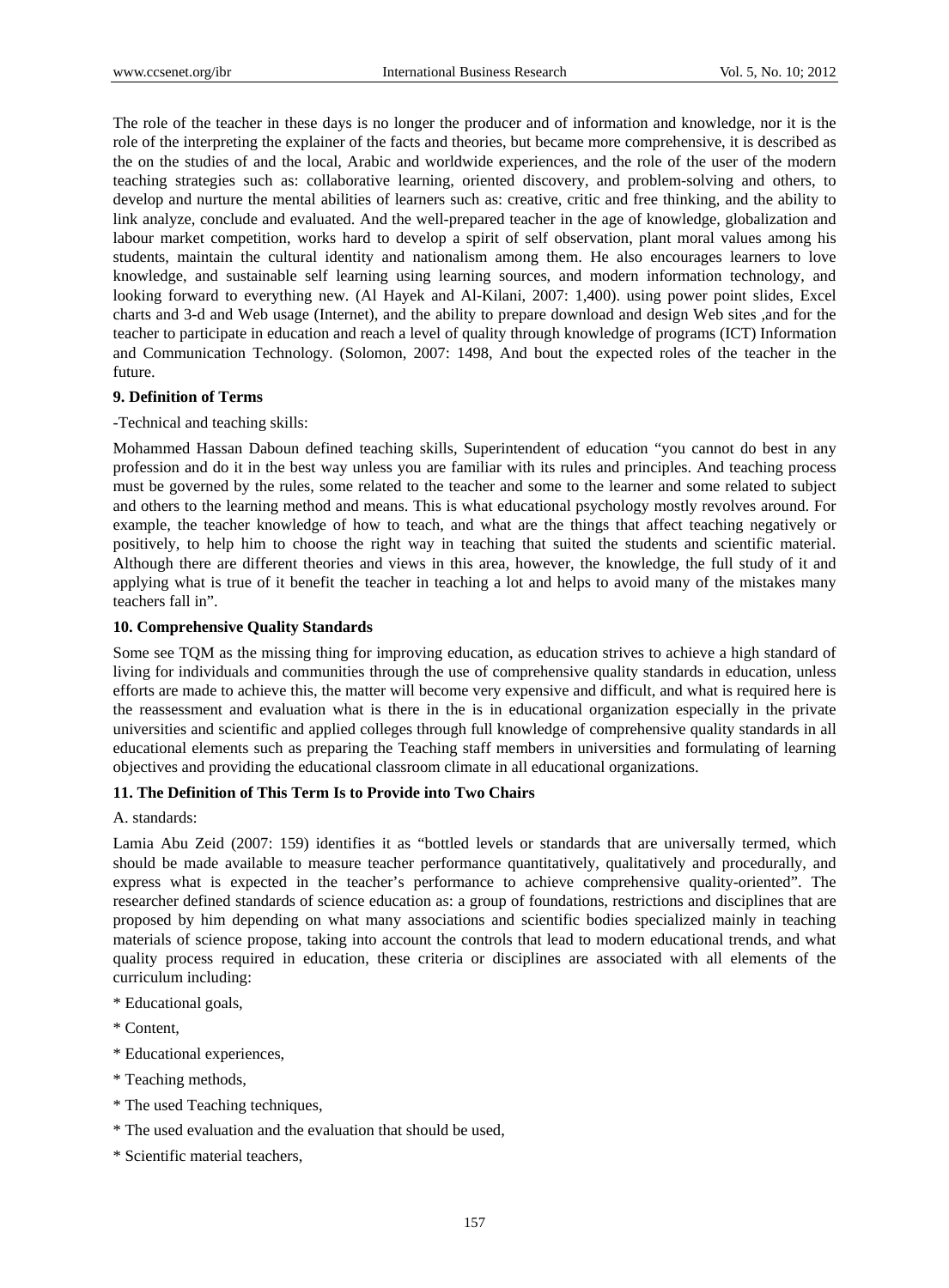\* Educational environment…etc, and through such controls the previous elements will be displayed to ensure the achievement of quality in higher education at the University of Balqa/Jordan.

# B-TQM (Total Quality):

Alshahrani (2005) defined it as "perform the work correctly according to a set of educational standards and required specifications for upgrading the quality of educational product using the least effort and cost".

Defined by the International Organization for Standardization (ISO) (Diab, 2006: 5) "as the integration of features and characteristics of a product or service in a way that enable to meet the specific needs and requirements." TQM is also known as "achieving and mastering accuracy through continuous improvement of the enterprise" (Shihata, 2005: 54).

# **12. Previous Studies**

After the researcher search some of the scientific literature in this area it is indicated that there are a large number of studies that focused on teaching for scientific articles, and those studies have varied between focus on higher education and general education, including some which was interested in scientific teaching skills, while others consider the overall quality standards. Those studies will be displayed on two axes:

# *12.1 The First Dimension: Studies Addresses University Education*

Sawsan Shaker Chalabi (2005) Study entitled: comprehensive quality standards in the Arabic universities, research presented at the fifth educational Conference entitled quality of university education, Faculty of education, University of Bahrain, Bahrain. Study of Ashraf Ibrahim Al-Hadi (2005) entitled: "a proposal for improving the performance of Yemeni universities according to comprehensive quality standards", working paper presented in the Fifth Conference entitled quality of university education, Faculty of education, University of Bahrain, Bahrain. But the study of Alkhthilh (2000): its objective is to identify some actual teaching skills that are practiced by teacher on the teaching university level that he should be exercising, through the viewpoint of students of King Saud University. The results confirmed that the teacher does not reach the level of University performance to the expected degree of efficiency, due to the need to return to methods and means of academic development and improvement for many skills that lead to improved academic performance, and increase the effectiveness degree and the scientific attainment for upgrading the teaching performance. While the study of Alsh'elah and Khtaibh (2002): the aim of this study is to identify the extent to which the members of the teaching body, uses the basic teaching skills and their need for developing it from the viewpoint of graduate students in a number of disciplines. The study results showed that postgraduate evaluation of teaching practices of faculty came low and less than touchstone mark (80%), significantly in all areas without exception, communication domain with faculty members came as follows:

- First as first rank,
- Secondly, presentation of educational material,
- Thirdly, planning of educational material,
- Fourthly planning,
- Finally the evaluation.

Finally Ahmed Al Jaber Ahmed alshrayah study (2003), entitled: "the application of performance standards and quality in information technology programs and Jordan experience", Jordan.

## *12.2 The Second Dimension: Studies on General Education*

Sherman (2004) Study: this study highlighted the extent of science teachers understanding of the national standards for science and its application through data that is accessed from the files of teacher's achievements that are presented by the them to get teaching license in Cenitacet state of USA the results of the study shows that the teachers knowledge of the frame for the science of teaching and its application has participate in applying some of the scince teaching standards related to scientific, the study of Mohand Abedallah Albaker (2001) entitled the principle and standards f TMQ in the education institutions published scientific research, Al Kiewit. And the study had found that there was a shortage of teaching practices and activities of science teachers associated with the nature of science. But the study of Abed Al'deem Abed Ahalam Ali (2000) entitled "the shortage of primary teacher in the collage of education in Al zakazeek in the light of some TMQ standard" published scientific research, education and development magazine, 20 number, eight year, Cairo and the study of (Bbd- El- khalick, et al., 1998) and its goal is to identify the reality of activities and teaching practices for the science teachers inside classes and its relation with the nature of the science itself and the study found out that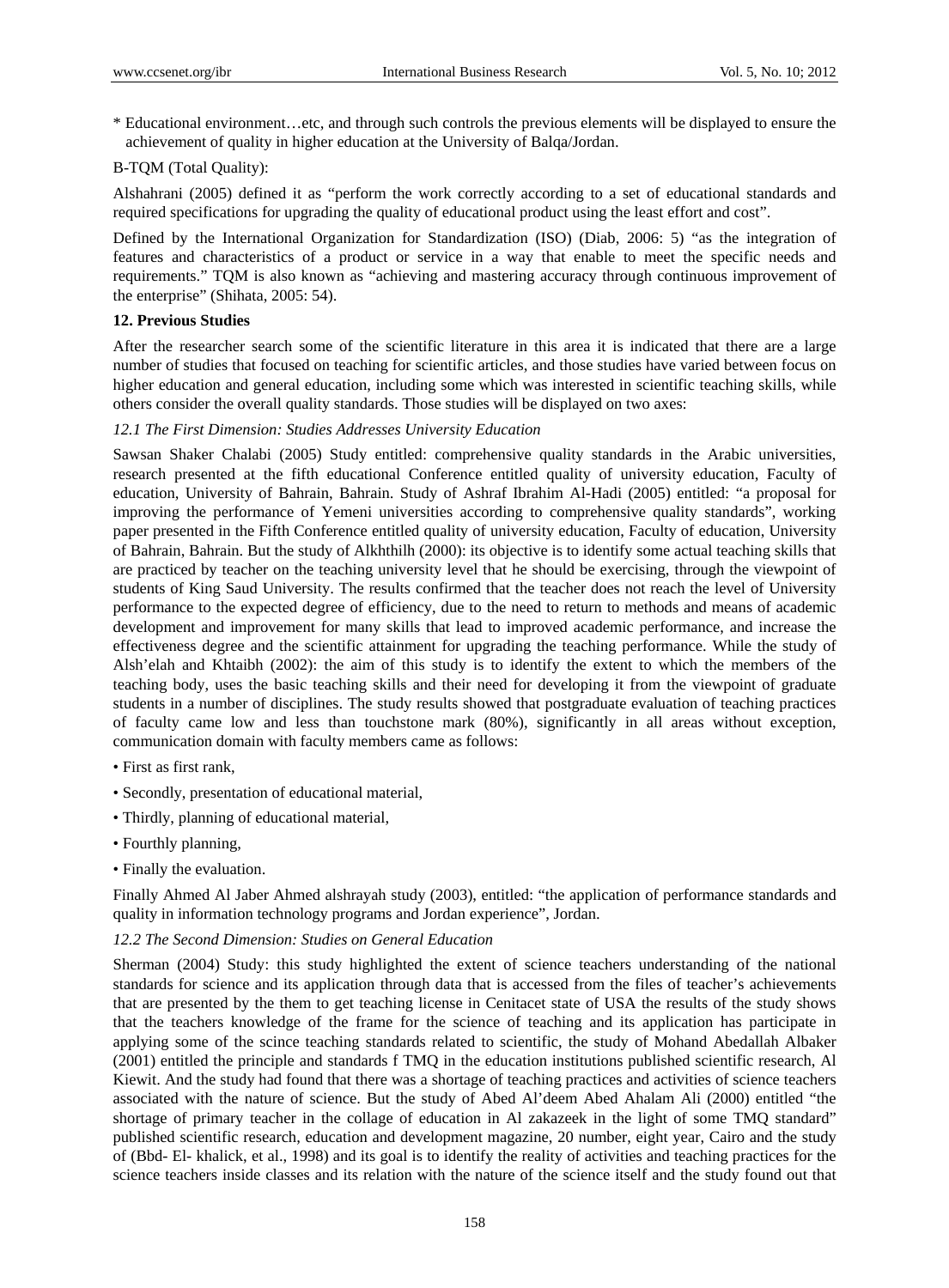there is a shortage in the teaching practiced and activities for the science teacher related to the nature of the science. And study of Abdul Rahman (2005): this aim to identify teaching practices of teachers of science inside classrooms, and their relationship to their perceptions about the nature of science, and the study found that there were shortcomings in the teaching practices of science teachers which reflects a lack of clear understanding of the nature of science. A study (2007) by Join M.: perform a procedure of how to use educational quality standards to improve the performance of all employees of the educational process through the identification of criteria for the use of technical education in the USA State of Michigan, the results shows the low level of performance of teachers in light of the quality standards for the use of technical tools of education, the study recommended the need to directly train teachers on appropriate educational requirements to use teaching techniques. (Hussein & Ghada, 2007: 504). Worksheet Naga (2006): the paper has discussed the quality of authenticity and contemporary standards of teaching and its roots in Islamic culture, also discussed recent trends in teaching, the study concluded the of draw criteria for quality of teaching, and those standards were categorized into three key dimensions:

- General standards,
- Teaching position components,
- Standards relating to teaching procedures planning, implementation and evaluation.

## *12.3 Comment on Previous Studies*

Through what was said, we can notice the following:

1. Previous studies mostly stressed that there was a decline in school performance, whether these scientific articles are linked to quality standards or not, or had applied or has been linked in the public or private higher education or Government.

2. Arabic studies have been linked to comprehensive quality standards applied in teaching materials of scientific-researcher's knowledge.

3. Join M. study (2007) some teaching skills in study, which is the skill using methods and teaching techniques, the result came similar to the results of most studies which emphasizes the low performance of teachers in the use of methods and techniques of education in the light of the comprehensive quality standards.

4. Naga worksheet (2006) concentrated on the teaching quality standards, and these standards have totaled to (47) standard.

5. by reviewing previous studies of researcher, particularly Arabic, which discussed the availability of teaching skills of teachers of scientific materials, especially administrative ones, we find that most of them dealt with skills teaching within its traditional framework (planning, implementation, and evaluation), whereas the researcher has to focus on operational, evolutional skills which have been practiced with learners, and he added two other dimensions represented in developing the skills of communication and interaction of teacher and student, and the modern teaching methods and techniques to be developed and used; in many multiple aspects which was thought that these dimensions should seek to make the teaching and learning process successful, and transfer the role of the teacher from direct giver or knowledge transferor to a facilitator of educational process and education through e-learning education and electronic library, it also calls for the use of modern scientific foundations for comprehensive quality standards.

6. The need to adopt standards for application in education to be relied upon in teaching science subjects in order to achieve quality education and to know to what extent educational quality has been achieved.

That study has adopted many previous studies for the study tool (questionnaire), and selecting appropriate statistical methods of data analysis.

## **13. Persistence of the Tool**

To test the persistence of the tool Chronbak's alpha coefficient has been used to test persistence, through table (2), which shows the results of this test, it can be seen that:

1. Alpha value of teaching methods and strategies dimension 0.79.

- 2. Alpha value of teaching methods and techniques dimension 0.82.
- 3. Alpha value of interaction and communication dimension 0.69.
- 4. Alpha value of evaluation dimension 0.83.
- 5. Alpha value for all paragraphs 0.91.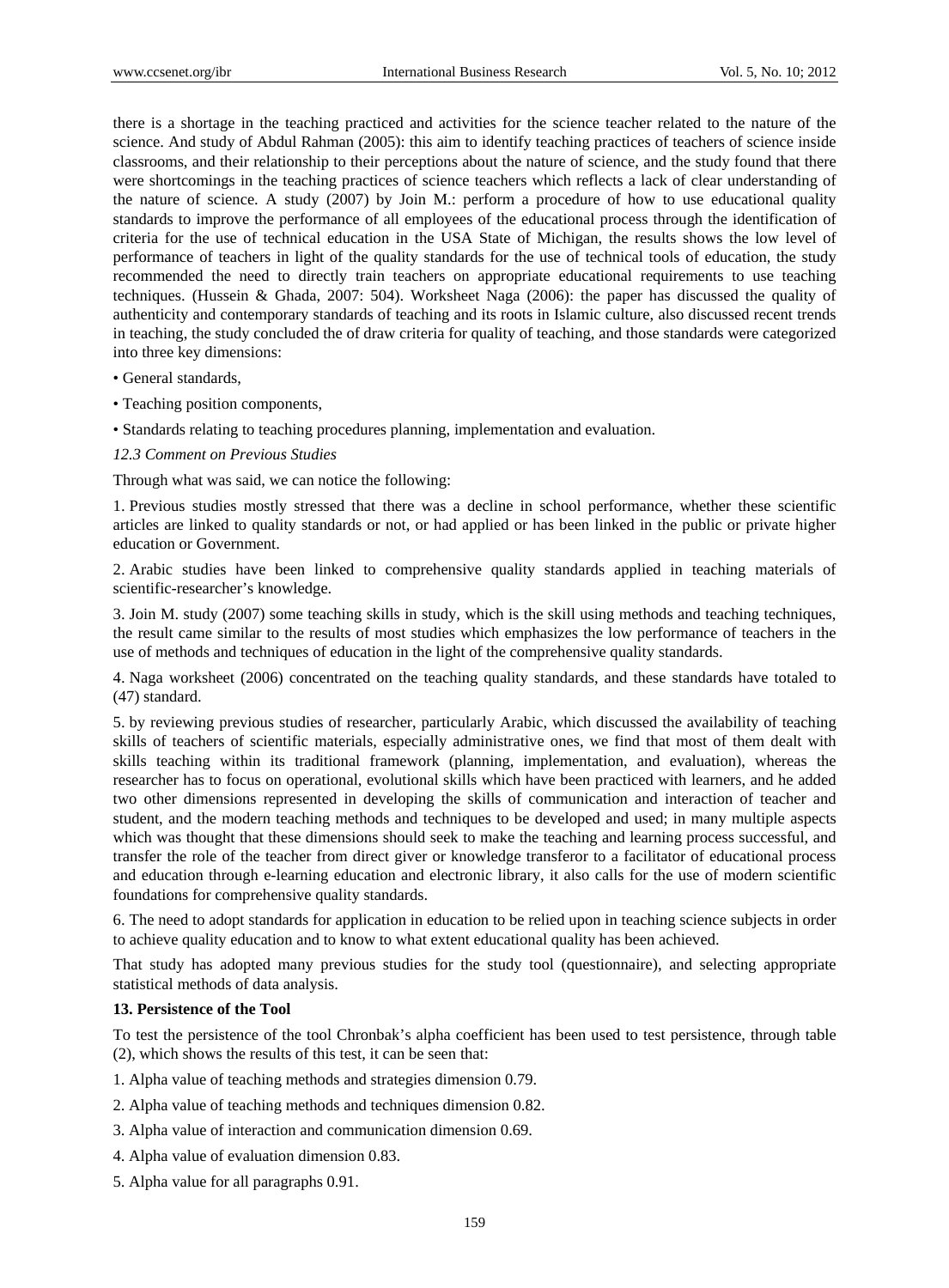Which means that there is stability in the tool where all values are greater than 0.60.

| Dimension                                              | Alpha value |
|--------------------------------------------------------|-------------|
| Skills associated with teaching methods and strategies | 0.79        |
| Skills associated with teaching methods and techniques | 0.82        |
| Skills associated with interaction and communication   | 0.69        |
| Skills associated with evaluation                      | 0.83        |
| Total                                                  | 0.91        |

# **14. Testing Hypothesis**

# *14.1 The First Hypothesis*

The teachers in the colleges of Balqa applied University are distinguished by their teaching methods-related to skills and strategies from the viewpoint of students.

Table 3 it shows that, with the exception of paragraphs 3, 16, 21, all other paragraphs got arithmetic mean bigger than 3.00, and observation less than 0.05, i.e. that all these paragraphs are statistically significant.

Table 3. Arithmetic mean, standard deviation and t value of the special observe significance level related to the: teaching methods and strategies

| Paragraph<br>No. | paragraph                                                                                     | <b>Arithmetic</b><br>mean | standard<br>deviation | t<br>value | Significance<br>observation<br>Level |
|------------------|-----------------------------------------------------------------------------------------------|---------------------------|-----------------------|------------|--------------------------------------|
| 1.               | Voice clearly and diversity and his ability to adjust the words exits.                        | 4.53                      | 0.96                  | 29.25      | 0.00                                 |
| 2.               | Having control over the concepts to be taught.                                                | 3.88                      | 1.07                  | 15.11      | 0.00                                 |
| 3.               | His ability to use different styles in at the beginning of lectures                           | 2.96                      | 1.45                  | $-0.53$    | 0.60                                 |
|                  | motivation<br>stimulate<br>student as<br>for<br>$\mathbf{a}$<br>learning<br>to                |                           |                       |            |                                      |
|                  | (story/realistic/current events issues /PowerPoint/ practical work ).                         |                           |                       |            |                                      |
| 4.               | Use Blackboard correctly and coordinately.                                                    | 4.20                      | 0.89                  | 24.62      | 0.00                                 |
| 5.               | Linking various educational positions.                                                        | 3.30                      | 1.06                  | 5.12       | 0.00                                 |
| 6.               | Runs and control the classroom.                                                               | 4.21                      | 1.04                  | 21.31      | 0.00                                 |
| 7.               | Use different teaching methods and doesn't not focus on one type.                             | .4.39                     | 0.89                  | 28.75      | 0.00                                 |
| 8.               | Exercise science skills to help his students to acquire and use them.                         | 3.97                      | 0.85                  | 20.96      | 0.00                                 |
| 9.               | Supports self learning of his students.                                                       | 4.22                      | 1.35                  | 16.66      | 0.00                                 |
| 10.              | Distribute the lecture time accurately and effectively.                                       | 4.49                      | 0.71                  | 38.70      | 0.00                                 |
| 11.              | Use examples and analogies to explain the lecture.                                            | 4.10                      | 0.81                  | 25.01      | .0.00                                |
| 12.              | Consider individual differences among students during his<br>explanation.                     | 3.97                      | 1.12                  | 16.02      | 0.00                                 |
| 13.              | Using different learning resources: books, the Internet, projects,<br>labs, and library  Etc. | 3.35                      | 1.13                  | 5.69       | .0.00                                |
| 14.              | Links the curriculum to be taught with other curriculum and social<br>life.                   | 4.01                      | 0.96                  | 19.46      | 0.00                                 |
| 15.              | Using different physical gestures and (body language) appropriately<br>during explained.      | 3.90                      | 1.17                  | 14.20      | 0.00                                 |
| 16.              | supports thinking skills (scientific/critic/innovative Etc).                                  | 3.12                      | 1.16                  | 1.88       | 0.06                                 |
| 17.              | Using different kind of questions taking into account individual<br>differences.              | 3.17                      | 1.29                  | 2.49       | 0.01                                 |
| 18.              | Ask questions that would stimulate students to think, research and<br>survey.                 | 4.20                      | 0.94                  | 23.40      | 0.00                                 |
| 19.              | used means of incitement to answer such as: Reframing, simplified<br>the question Etc.        | 4.00                      | 1.40                  | 13.13      | 0.00                                 |
| 20.              | Use a variety of methods to encourage students to ask questions.                              | 3.54                      | 1.31                  | 7.53       | 0.00                                 |
| 21.              | Capable of providing feedback to students answers.                                            | 2.99                      | 1.32                  | $-0.04$    | 0.97                                 |
|                  | Total                                                                                         | 3.66                      | 0.51                  | 23.89      | 0.00                                 |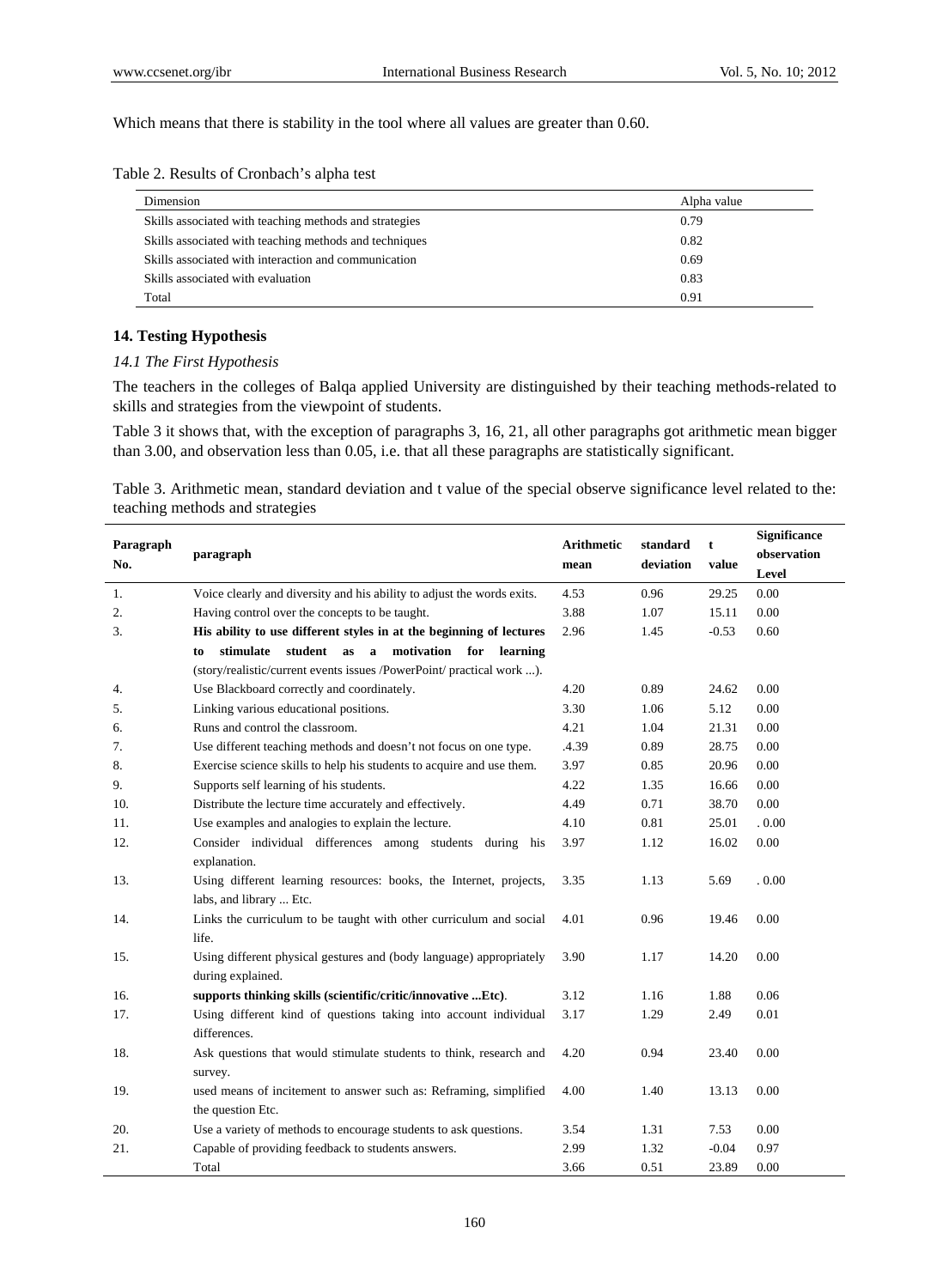Paragraph No. 1 concerning sound clarity and diversity and words exits adjustment, ranked first with 4.53 arithmetic mean. And paragraph 10 that measure capacity to the distribution of the lecture time carefully and effectively ranked second and with 4.49 arithmetic mean, then came the paragraphs 7, 9, 6, 4, 18, 11, 14, 19, 8, 12, 2, 20, 13, 5, respectively. Paragraph No. 17 relating to diversification in the nature of the questions by the teacher to students taking into account individual differences, ranked last within statistically significant paragraphs with 3.17 arithmetic mean.

Paragraphs No. 3 and no. 21 obtained arithmetic mean less than 3.00, i.e. they are not statically significant, i.e. that the teacher does not vary in the methods of lecture configuration in various ways to motivate students to learn, nor does he has the ability to provide feedback to the students' answers.

Paragraph No. 16 although they got arithmetic mean greater than 3.00 but the level of significant is greater than 0.05, i.e. it is not statistically significant; teacher does not support scientific critical and creative thinking skills.

All paragraphs combined has got 3.66arithmetic mean and level of observation less than 0.05 i.e. The first hypotheses has been accepted which means that the teachers of Balqa applied University are distinguished by their teaching methods-related to skills and strategies from the viewpoint of students.

## *14.2 The Second Hypothesis*

Teachers of Balqa applied University are distinguished by their teaching methods-related to teaching techniques from the viewpoint of students.

Table 4 shows that, with the exception of paragraphs 22, 26, all other paragraphs go arithmetic mean bigger than 3.00, and observation level less than 0.05, i.e. that all these paragraphs are statistically significance.

Paragraph No. 24 relating to help students to take advantage of teaching techniques in the process of learning, the first rank with 3.90 arithmetic mean and Paragraph No. 27 that measure having skills using digital sources of information, ranked second and with 3.86 arithmetic mean, then paragraph No. 23 ranked third, for paragraph No. 25 related to encourage students to use the Internet to get information and scientific knowledge associated with the scientific article, ranked last within statistically acceptable paragraphs and with 3.57arithmetic mean.

Paragraphs No. 22 and No. 26 obtained arithmetic mean less than 3.00, i.e. they are not statistically significance, which means that teachers do not use modern teaching methods and techniques in the best way, and doesn't emphasizes students using computes outside the classroom in organizing daily duties and performing scientific tasks and research, and communicate with the Faculty and with the students themselves.

| Paragraph<br>No. | Paragraph                                                                                                                                                                                                         | <b>Arithmetic</b><br>mean | <b>Standard</b><br>deviation | t<br>value | <b>Significance</b><br>observation<br>Level |
|------------------|-------------------------------------------------------------------------------------------------------------------------------------------------------------------------------------------------------------------|---------------------------|------------------------------|------------|---------------------------------------------|
| 22.              | The teacher uses modern teaching methods and techniques as<br>computer (PowerPoint/Emile).                                                                                                                        | 2.98                      | 1.32                         | $-0.04$    | 0.96                                        |
| 23               | Uses a variety of instructional methods and techniques in order<br>to achieve the objectives of the lecture.                                                                                                      | 3.80                      | 1.27                         | 11.55      | 0.00                                        |
| 24.              | Help students to take advantage of teaching techniques in the<br>process of learning.                                                                                                                             | 3.90                      | 1.35                         | 12.26      | 0.00                                        |
| 25.              | Encourage students to use the Internet to obtain information and<br>knowledge related to the scientific material.                                                                                                 | 3.57                      | 1.15                         | 9.10       | 0.00                                        |
| 26.              | Emphasizes using students to computers outside the classroom<br>in organizing daily duties and performing scientific work and<br>scientific research, and to communicate with faculty and<br>students themselves. | 2.94                      | 1.57                         | $-0.73$    | 0.47                                        |
| 27.              | Have skills in using digital sources of information.                                                                                                                                                              | 3.86                      | 1.13                         | 13.95      | 0.00                                        |
|                  | Total                                                                                                                                                                                                             | 3.51                      | 0.77                         | 12.20      | 0.00                                        |

Table 4. Arithmetic mean, standard deviation and t value of the special observe significance level related to the: teaching techniques and strategies

All paragraphs combined has got 3.51 arithmetic mean and observation level less than 0.05, i.e. that the second premise is accepted, which means that Teachers of Balqa applied University are distinguished by their teaching methods-related to teaching techniques from the viewpoint of students.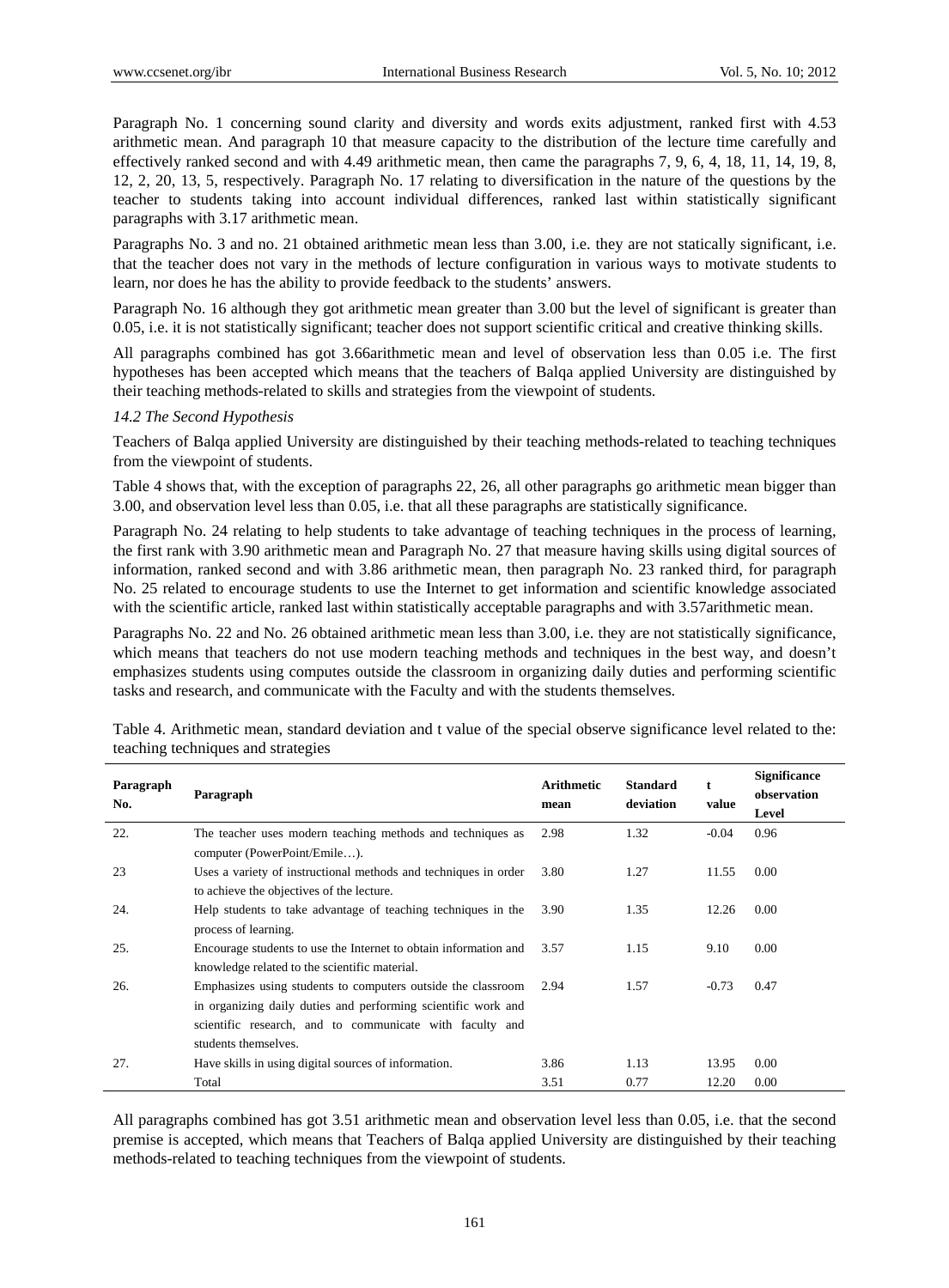# *14.3 The Third Hypothesis*

Teachers of Balqa applied University are distinguished by their interaction and communication skills from the viewpoint of the students.

Table 5 shows that, with the exception of paragraphs 30and 32, all other paragraphs has got arithmetic mean bigger than 3.00, and observation levle less than 0.05, i.e. that all these paragraphs are statistically significance.

Table 5. Arithmetic mean, standard deviation and t value of the special observe significance level related to the: interaction and communication

| Paragraph<br>No. | Paragraph                                                | <b>Arithmetic</b><br>mean | <b>Standard</b><br>deviation | t<br>value | <b>Significance</b><br>observation<br>Level |
|------------------|----------------------------------------------------------|---------------------------|------------------------------|------------|---------------------------------------------|
| 28.              | Able to manage discussions and debate with his           | 3.52                      | 1.07                         | 8.89       | 0.00                                        |
|                  | students successfully within the classroom and beyond.   |                           |                              |            |                                             |
| 29.              | respected the views of his students even if it is not    | 3.43                      | 1.30                         | 6.16       | 0.00                                        |
|                  | similar to his opinion.                                  |                           |                              |            |                                             |
| 30.              | Offers the opportunity for students to express their     | 2.87                      | 1.39                         | $-1.69$    | 0.09                                        |
|                  | scientific views and criticism freely.                   |                           |                              |            |                                             |
| 31.              | Respects lecture time.                                   | 3.37                      | 1.45                         | 4.69       | 0.00                                        |
| 32.              | Cares about psychological and social needs of students.  | 3.17                      | 1.45                         | 2.13       | 0.07                                        |
| 33.              | Handles difficult situations or embarrassing in a        | 3.83                      | 0.94                         | 16.27      | 0.00                                        |
|                  | pedagogical manner. Handled.                             |                           |                              |            |                                             |
| 34.              | Able to provide his students with the skills and         | 4.39                      | 0.80                         | 31.95      | 0.00                                        |
|                  | decision-making skills.                                  |                           |                              |            |                                             |
| 35.              | Instills confidence in students.                         | 4.40                      | 0.99                         | 26.16      | 0.00                                        |
| 36.              | Cares to disclose students' innovative abilities and     | 4.01                      | 1.03                         | 18.18      | 0.00                                        |
|                  | develop them.                                            |                           |                              |            |                                             |
| 37.              | does not use sarcastic words that frustrate his students | 4.36                      | 0.87                         | 28.87      | 0.00                                        |
| 38.              | Express his positive feelings towards his students.      | 4.08                      | 0.81                         | 24.64      | 0.00                                        |
| 39.              | Promotes positive communication among students.          | 4.05                      | 0.95                         | 20.26      | 0.00                                        |
| 40.              | Interested in increasing<br>religious<br>and<br>moral    | 4.17                      | .0.99                        | 21.73      | 0.00                                        |
|                  | development among students.                              |                           |                              |            |                                             |
| 41               | Stimulates the patriotism of his students.               | 4.25                      | 0.90                         | 25.37      | 0.00                                        |
|                  | Total                                                    | 3.85                      | 0.55                         | 28.34      | 0.00                                        |

Paragraph No. 35 concerning the teacher ability to plant confidence in the students, ranked first and with 4.40 arithmetic mean. Paragraph No. 34, which measure the ability to provide students with the skills of making decision and act upon it, second place with 4.39 arithmetic mean , then came paragraphs No.37, 41, 40, 38, 39, 36, 33, 28, 29, respectively, paragraph 31 concerning respect for the lecture time, was ranked last within statistically significance paragraphs and with 3.37 arithmetic mean.

Paragraph No. 30 got arithmetic mean less than 3.00, i.e. none statistically significance, meaning that teachers do not provide opportunity for students to express their views freely and to also to criticize.

Paragraph No. 32 got arithmetic mean larger than 3.00 but the observation level is greater than 0.05 scenes, i.e. it is not statistically significance. I.e. the teachers are not interested in the psychological and social needs of students.

All paragraphs combined has got 3.85 arithmetic mean and observation level less than 0.05, which means that the third hypothesis is accepted, Teachers of Balqa applied University are distinguished by their interaction and communication skills from the viewpoint of the students.

## *14.4 Hypothesis 4*

Teachers of Balqa applied University are distinguished by their evaluation skills from the viewpoint of the students.

Table 6 shows that, with the exception of paragraph No. 45, all other paragraphs got arithmetic mean bigger than 3.00, and observation level less than 0.05, i.e. that all these paragraphs are statistical significance.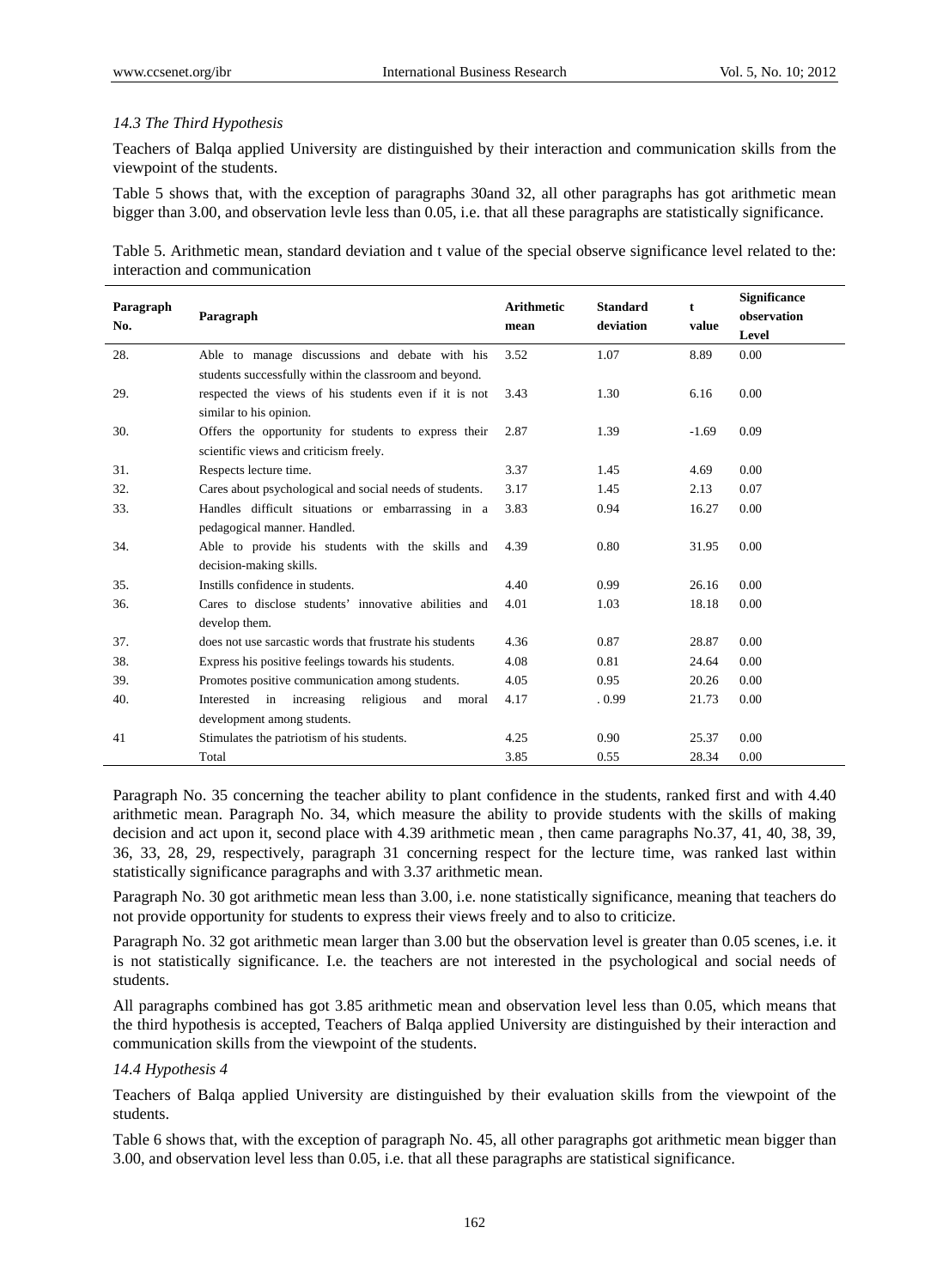| Paragraph<br>No. | Paragraph                                                   | <b>Arithmetic</b><br>mean | <b>Standard</b><br>deviation | t<br>value | <b>Significance</b><br>observation<br>Level |
|------------------|-------------------------------------------------------------|---------------------------|------------------------------|------------|---------------------------------------------|
| 44.              | Teacher tells students the methods that he will use in      | 4.27                      | 0.96                         | 24.35      | 0.00                                        |
|                  | evaluation in the first encounter with them.                |                           |                              |            |                                             |
| 45.              | Tells students the evaluation criteria which he will use.   | 3.06                      | 1.46                         | 0.71       | 0.48                                        |
| 46.              | Teacher takes into objectivity during student evaluation.   | 4.36                      | 0.98                         | 25.43      | 0.00                                        |
| 47.              | Using different evaluation styles and performance           | 4.46                      | 0.77                         | 35.06      | 0.00                                        |
|                  | between projects/tests/reports/ (portfolio) and note cards. |                           |                              |            |                                             |
|                  | Etc.                                                        |                           |                              |            |                                             |
| 48.              | Encourage students self evaluation.                         | 4.16                      | 0.97                         | 21.94      | 0.00                                        |
| 49.              | on higher mental levels in evaluation<br>Focuses            | 4.50                      | 0.87                         | 31.92      | 0.00                                        |
|                  | measurement: analyze/construct/ evaluate.                   |                           |                              |            |                                             |
| 50.              | Focuses on measuring the emotional and skills side along    | 4.30                      | 0.92                         | 26.15      | 0.00                                        |
|                  | with cognitive side.                                        |                           |                              |            |                                             |
| 51.              | Uses several types of evaluation (before/continuous/        | 4.02                      | 0.84                         | 43.57      | 0.00                                        |
|                  | after/and final).                                           |                           |                              |            |                                             |
| 52               | Consider feed back in the light of evaluation.              | 3.96                      | 1.05                         | 32.66      | 0.00                                        |
|                  | Total                                                       | 4.13                      | 0.60                         | 34.76      | 0.00                                        |

Table 6. Arithmetic mean, standard deviation and t value of the special observe significance level related to evaluation

Paragraph No. 49 which measure the concentration of teachers in evaluation on measuring high mental levels ,which are analysis, installation, evaluation, ranked first and with 4.50arithmetic mean. Paragraph No. 47 which measure his ability to vary in the evaluation methods and performance between projects, tests, reports, alternate evaluation and note cards, ranked second with 4.46 arithmetic mean, then paragraphs No. 46, 50, 44, 48, 51, respectively, paragraph No. 52 related to teacher providing feedback in the light of the results of the evaluation, it was ranked last within statistically acceptable paragraphs and with 3.96 arithmetic mean.

Paragraph No. 45 got arithmetic mean less than 3.00, i.e. non-statistically significant, meaning that teachers do not teach students the evaluation criteria which will be used.

All paragraphs combined has got 4.13 arithmetic mean and level of observation less than 0.05, which means that the fourth hypothesis is accepted, Teachers of Balqa applied University are distinguished by their evaluation skills from the viewpoint of the students.

## **15. Results**

1. The teachers in the colleges of Balqa applied University are distinguished by their teaching methods-related to skills and strategies from the viewpoint of students the teachers are distinguished by their clearly voices and its diversity and the adjusting of the language, they know exactly the definitions of the material they teach, they use Blackboard correctly and in a coordinated way, they linking between the various educational positions ,the ability to manage and control classroom, varying teaching methods, exercise science skills and help students to acquire and use it, support self-learning, the ability to distribute lecture time carefully and effectively, using examples to explain the lecture, taking into account the individual differences among students during the lecture, the ability vary the sources of learning such as books, Internet, projects, labs, linking the material they teach with other material and with social life, varying the (body language) properly during the lecture, vary the nature of the questions given to students taking into account individual differences, the ability to ask questions that would stimulate students to think and research, use means of incitement to answer such as rephrasing the question ,simplified it or use other kind of questions, and using a variety of methods to encourage students to ask Questions.

But he lacks the capacity to vary the methods of starting the lecture in various ways to motivate students to learn, doesn't possesses the ability to provide feedback to students, and does not support answers skills and creative scientific thinking and criticize.

2. Teachers of Balqa applied University are distinguished by their teaching methods-related to teaching techniques from the viewpoint of students. He uses a variety of tools and techniques to achieve the educational goals of the lecture, and helps students to take advantage of teaching communication techniques in the process of learning, encourages students to use the Internet to get information and scientific knowledge associated with the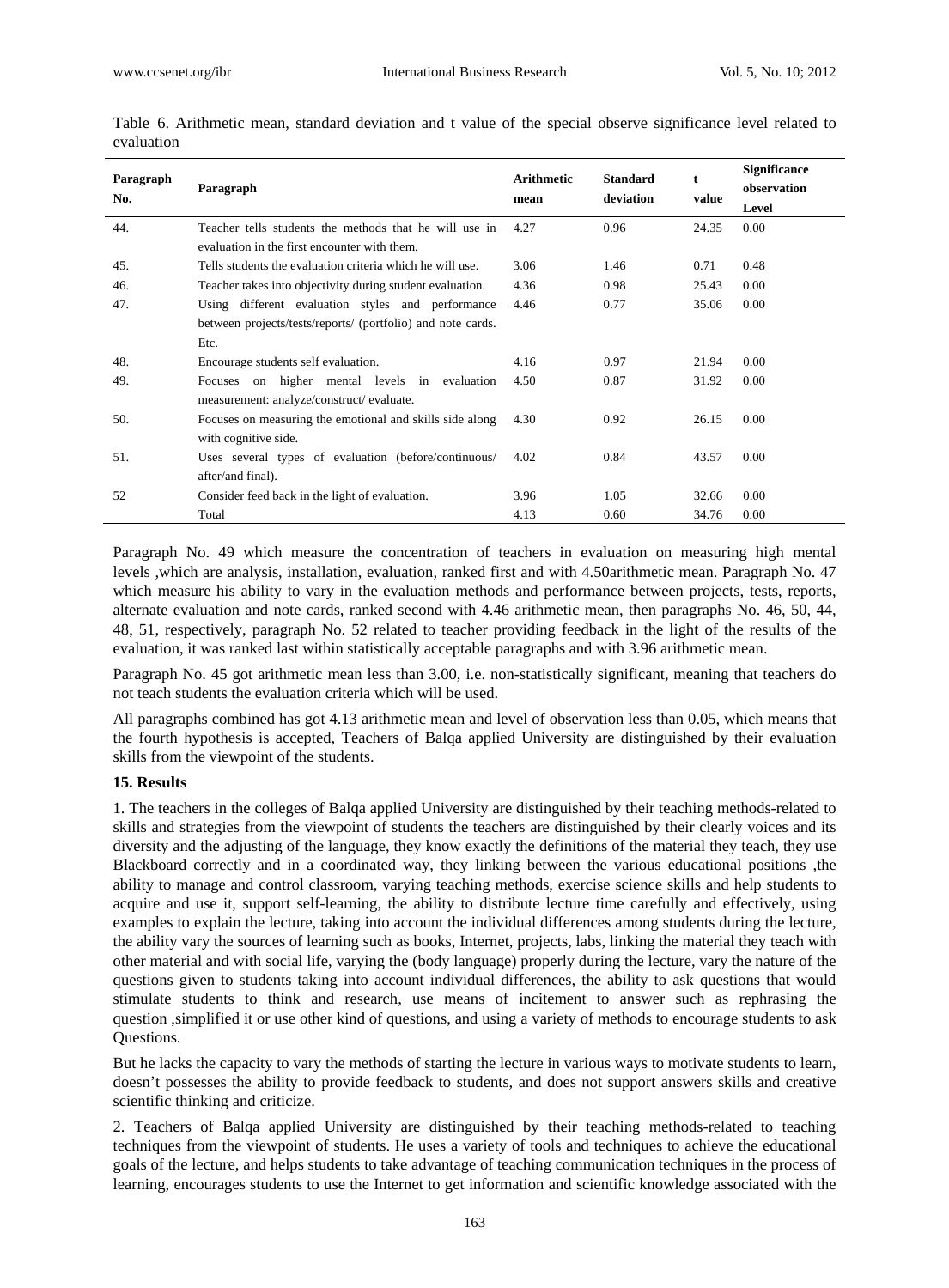article, have the skills to use the digital sources of information. But do not use modern teaching methods and techniques the best use, and doesn't emphasize the use of computers outside the classroom in organizing daily duties and performing scientific and research tasks, and communicate with the Faculty and with the students themselves.

3. Teachers of Balqa applied University are distinguished by their interaction and communication skills from the viewpoint of the students they are able to manage a discussion with his students successfully inside and outside the lecture room, he respect their opinions and the lecture time, dealing with difficult emergency or cynical situations in an appropriate way, and his ability to provide students with skills of decision-making, doesn't use cynical or sarcasm to suppress them, express his positive feelings towards his students, encourage the positive connection between each other, and between students themselves, his interest in the development religious and moral sense among students, motivating their patriotism. But they do not provide the opportunity for students to express their scientific views freely and to critics, and show no interest in the psychological and social needs of students.

4. Teachers of Balqa applied University are distinguished by their evaluation skills from the viewpoint of the students. Where they tells students the methods used in the evaluation in first meeting with them, take into account objectivity during students evaluation, vary in the methods of evaluation and performance between projects tests, reports and alternate evaluation, encourages students to self evaluation, focuses on the evaluation on measuring high mental levels and emotional skills side, in addition to cognitive side, and uses various types of evaluation (before/continuous/diagnostic / final), and is keen to provide feedback in the light of the results of the evaluation. However, teachers do not tell the students what evaluation standards they will use.

## **16. Recommendations**

1. The study recommends Balqa applied university colleges teachers to increase the attention to the skills associated with teaching methods and strategies, teaching methods and techniques, interaction and communication, and evaluation. Because of its importance in increasing the effectiveness of the teaching process.

2. Balqa applied university colleges teachers should vary in the methods of starting a lecture to stimulate learning, such as recourse to a story, realistic problems, and current events, PowerPoint, and demonstration.

3. Balqa applied university colleges teachers should work develop their abilities in providing feedback to students' answers, leading to clearer information.

4. Balqa applied university colleges teachers should support their skills and creative scientific thinking and critic.

5. Balqa applied university colleges teachers should uses modern teaching means and techniques as computing (PowerPoint/Emile/multi-media).

6. Balqa applied university colleges teachers should confirm the students using of computers outside the classroom in organizing daily duties and performing scientific and research tasks, and communicate with the Faculty and with the students themselves.

7. Balqa applied university colleges teachers should give opportunity for students to express their views freely.

8. Balqa applied university colleges teachers should give attention to psychological and social needs of students.

9. Balqa applied university colleges teachers should inform school students of the evaluation standards that he will use to stimulate them to improve their performance.

## **References**

- Abdul, J, T., & Hassan, A. (2005). Finance investment (from the viewpoint of borrowers): comparative study between Islamic banks and non-banks. *Islamic studies, management science, 32*(1).
- Al-Alaoneh, A., & Basol, M. (2004). A cash flow lending and investment decisions (field study: commercial banks and investment companies in Oman). *administrative, 276*(99).

Alhajaj, M. (1999). *Middle accounting*. Almareek Publishing House, part I.

- Alkaleel, J. (2004). The impact of the policy of commercial banks, investment credit In Palestine. PhD, Annajah National University, graduate school.
- El-Hussein, Habib. (2007). Dependence of investors in the Saudi stock market on the accounting information when making investment decisions. (unpublished MPhil). University of Jordan, Jordan.